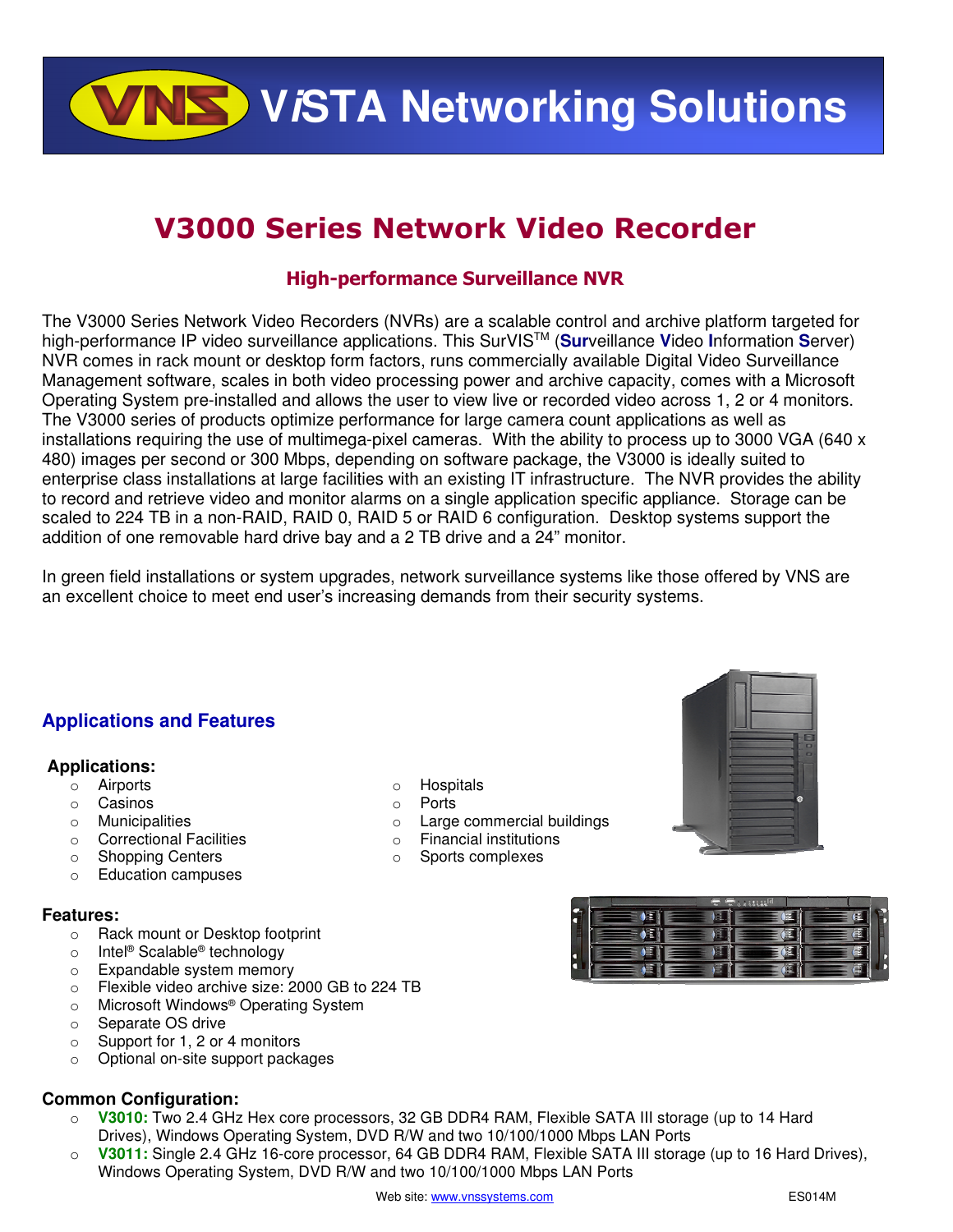**VISTA Networking Solutions** 

# **Specifications:**

### **SUPPLIED ACCESSORIES**

| Power Cable     | 1-3 USA Standard 117VAC, 3 prongs, 6ft |
|-----------------|----------------------------------------|
| Keyboard        | I Basic Kevboard                       |
| Mouse           | 1 USB/PS2, Scroll Wheel, 3 Button      |
| Restore         | All original installation discs        |
| <b>Rail Kit</b> | Rack mount systems only                |

### **SYSTEM**

| Processors                      | Dual Single Solver Scalable <sup>®</sup> 16 Core Processor |
|---------------------------------|------------------------------------------------------------|
| <b>Internal Memory</b>          | 64 GB DDR4 RAM 2133 MHz                                    |
| <b>Operating System</b>         | Windows 10 Professional x64 Edition or Windows 2019 Server |
| <b>Operating System Storage</b> | 500 GB SSD with RAID 1 Option                              |
| <b>Video Archive Capacity</b>   | Up to 84 TB SATA III                                       |
| <b>RAID Level</b>               | None, 0, 1, 5 or 6                                         |
| Network Interface               | 2 Gigabit Ethernet RJ-45 (1000BaseT)                       |
| <b>Auxiliary Interfaces</b>     | USB3.0 and 2.0 Ports                                       |
| Maintenance                     | Optional: On-site Next Business Day                        |
| Maintenance Upgrade             | 4 Hour response 24x7 years 1 thru 5                        |

### **VIDEO**

| <b>VGA Processing Equivalent</b> | Up to 3000 VGA/sec* or 300 Mbps                                   |
|----------------------------------|-------------------------------------------------------------------|
| Resolution                       | QCIF to mega-pixel based camera spec                              |
| Display                          | 1, 2 or 4 monitor outputs available (must be specified at time of |
|                                  | order)                                                            |

### **ENVIRONMENTAL**

| .<br>mer<br>чашк | $\mathbf{a} = \mathbf{a}$<br>50°<br>90%<br>.0º<br>$8\%$ to<br>condensing)<br>ﯩﺪ<br>nnon-c<br>to<br>്95്<br>. .<br>το<br>ື<br>. . |
|------------------|----------------------------------------------------------------------------------------------------------------------------------|
| Storage          | 158º<br>0 ∩ ا<br>70°<br>4∩≙′<br>95%<br>-condensing)<br>'non-c<br>to<br>to<br>to<br>— 1 →<br>-4 U                                 |

### **PHYSICAL**

### **CASE B**

| Form Factor         | Mid-Tower Desk Top with 4 Hot Swappable Storage Bays |
|---------------------|------------------------------------------------------|
| Power Supply        | 650 watt                                             |
| Cooling             | 1 x 92 mm & 1 x 120 mm Fans                          |
| Dimensions          | (HxWxD) 16.7 x 7.8 x 18.3 in. (425 x 198 x 465 mm)   |
| Unit Weight (gross) | Approximately 50 lbs (22.7 kg.)                      |

### **CASE C**

| Form Factor         | Mid-Tower Desk Top with 4 Hot Swappable Storage Bays |
|---------------------|------------------------------------------------------|
| Power Supply        | 650 watt 1+1 Redundant                               |
| Cooling             | 1 x 120 mm (Rear) & 2 x 120 mm (Middle) Fans         |
| Dimensions          | (HxWxD) 16.7 x 8.7 x 24.4 in. (425 x 220 x 620 mm)   |
| Unit Weight (gross) | Approximately 50 lbs (22.7 kg.)                      |

### **CASE D**

| Form Factor         | Mid-Tower Desk Top with 8 Hot Swappable Storage Bays |
|---------------------|------------------------------------------------------|
| Power Supply        | 650 Watt                                             |
| Cooling             | 1 x 120 mm (Rear) & 2 x 120 mm (Middle) Fans         |
| <b>Dimensions</b>   | (HxWxD) 16.7 x 8.7 x 24.4 in. (425 x 220 x 620 mm)   |
| Unit Weight (gross) | Approximately 50 lbs (22.7 kg.)                      |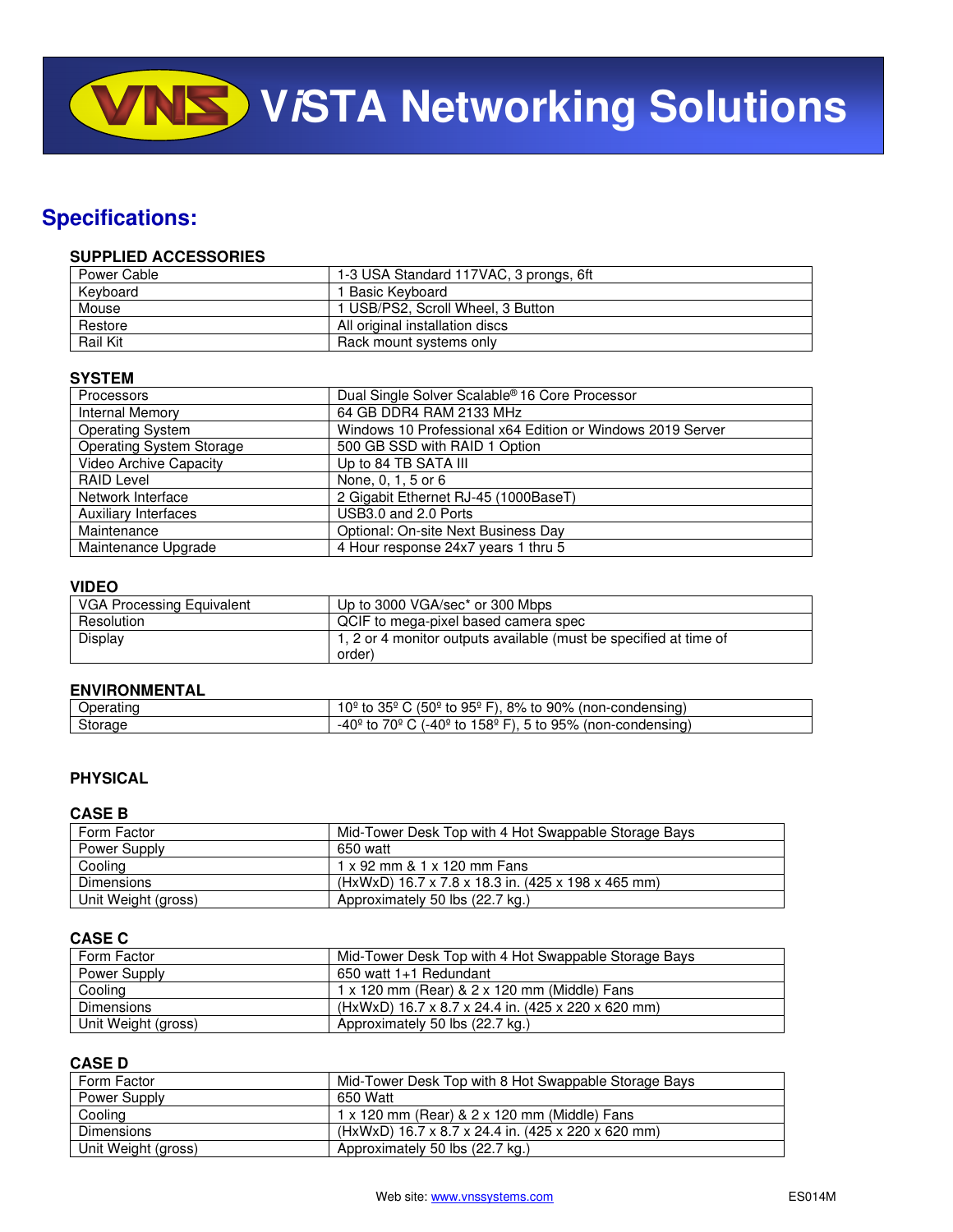# **VINS** VISTA Networking Solutions

### **CASE E**

| Form Factor         | Mid-Tower Desk Top with 8 Hot Swappable Storage Bays |
|---------------------|------------------------------------------------------|
| Power Supply        | 650 Watt 1+1 Redundant                               |
| Cooling             | 1 x 120 mm (Rear) & 2 x 120 mm (Middle) Fans         |
| <b>Dimensions</b>   | (HxWxD) 16.7 x 8.7 x 24.4 in. (425 x 220 x 620 mm)   |
| Unit Weight (gross) | Approximately 50 lbs (22.7 kg.)                      |

#### **CASE L**

| Form Factor         | 2U Rack Mount with 4 Hot Swappable Storage Bays   |
|---------------------|---------------------------------------------------|
| Power Supply        | 500 Watt                                          |
| Cooling             | $4 \times 80$ mm (front)                          |
| <b>Dimensions</b>   | (HxWxD) 3.5 x 16.8 x 25.6 in. (89 x 426 x 650 mm) |
| Unit Weight (gross) | Approximately 60 lbs (27.3 kg.)                   |

### **CASE M**

| Form Factor         | 2U Rack Mount with 4 Hot Swappable Storage Bays   |
|---------------------|---------------------------------------------------|
| Power Supply        | 650 Watt Redundant                                |
| Cooling             | $4 \times 80$ mm (front)                          |
| <b>Dimensions</b>   | (HxWxD) 3.5 x 16.8 x 25.6 in. (89 x 426 x 650 mm) |
| Unit Weight (gross) | Approximately 60 lbs (27.3 kg.) - Rack Mount      |

### **CASE N**

| Form Factor         | 2U Rack Mount with 8 Hot Swappable Storage Bays      |
|---------------------|------------------------------------------------------|
| Power Supply        | 400 Watt                                             |
| Cooling             | 3 x 80 mm Hot-Swappable Cooling Fans                 |
| Dimensions          | (HxWxD) 3.42 x 17.24 x 21.94 in. (87 x 438 x 557 mm) |
| Unit Weight (gross) | Approximately 65 lbs (29.5 kg.)                      |

### **CASE O**

| Form Factor         | 2U Rack Mount with 8 Hot Swappable Storage Bays      |
|---------------------|------------------------------------------------------|
| Power Supply        | 500 Watt redundant                                   |
| Cooling             | 3 x 80 mm Hot-Swappable Cooling Fans                 |
| Dimensions          | (HxWxD) 3.42 x 17.24 x 21.94 in. (87 x 438 x 557 mm) |
| Unit Weight (gross) | Approximately 65 lbs (29.5 kg.)                      |

### **CASE P**

| Form Factor         | 2U Rack Mount with 12 Hot Swappable Storage Bays     |
|---------------------|------------------------------------------------------|
| Power Supply        | 500 Watt Redundant                                   |
| Cooling             | 3 x 80 mm Hot-Swappable Cooling Fans                 |
| Dimensions          | (HxWxD) 3.42 x 17.24 x 21.94 in. (87 x 438 x 557 mm) |
| Unit Weight (gross) | Approximately 65 lbs (29.5 kg.)                      |

### **CASE Q**

| Form Factor         | 3U Rack Mount with 16 Hot Swappable Storage Bays   |
|---------------------|----------------------------------------------------|
| Power Supply        | 875 watt Redundant                                 |
| Cooling             | 4 x 80mm Fans                                      |
| <b>Dimensions</b>   | (HxWxD) 5.2 x 17 x 27.8 in. (132 x 432 x 655.3 mm) |
| Unit Weight (gross) | Approximately 65 lbs (29.5 kg.)                    |